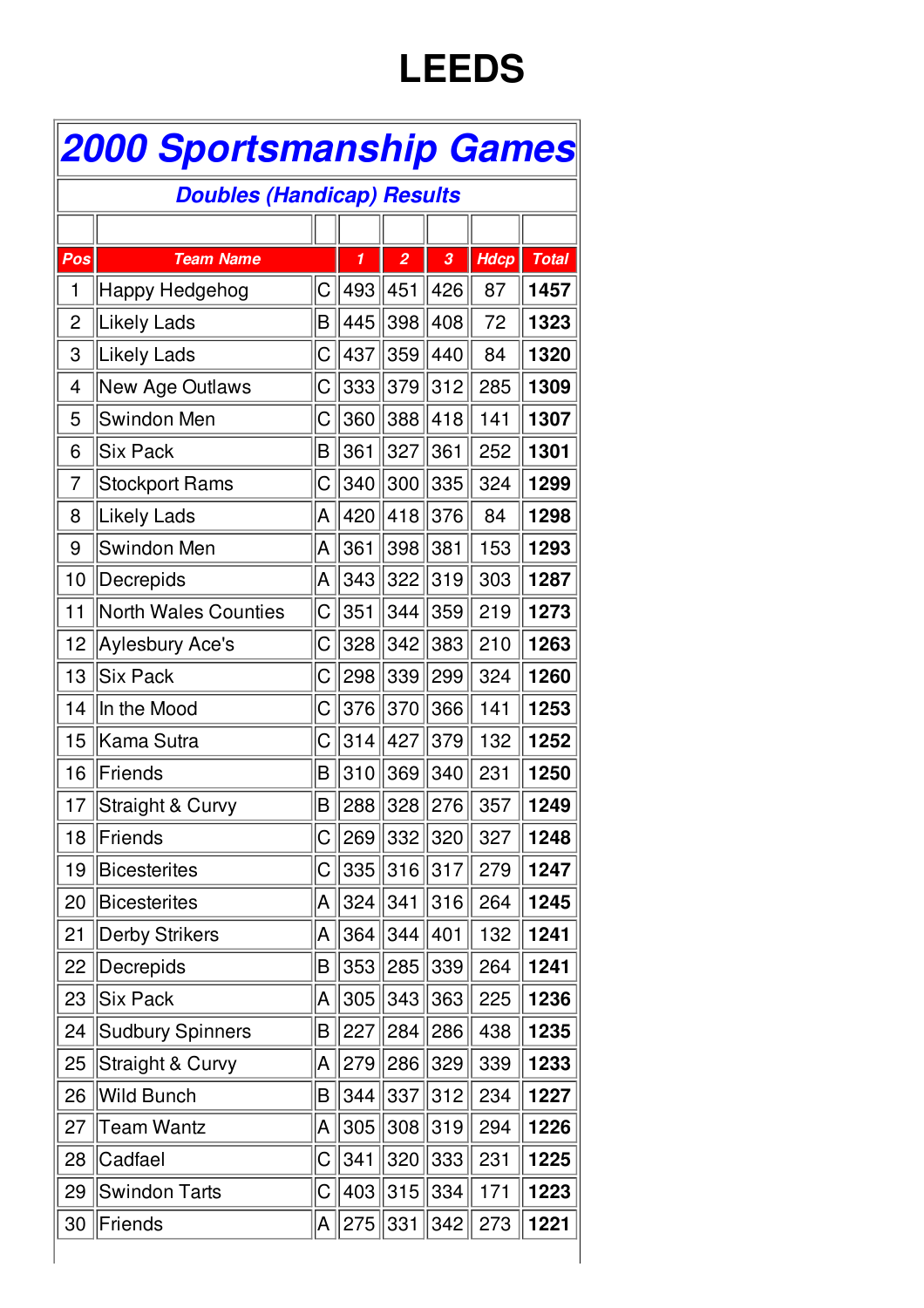| 31 | <b>Black Knights</b>        | B           | 376 | 383 | 393 | 66  | 1218 |
|----|-----------------------------|-------------|-----|-----|-----|-----|------|
| 32 | Pin Action                  | С           | 319 | 430 | 351 | 117 | 1217 |
| 33 | Cadfael                     | $\mathsf B$ | 323 | 381 | 295 | 216 | 1215 |
| 34 | Kama Sutra                  | B           | 325 | 314 | 419 | 156 | 1214 |
| 35 | Kama Sutra                  | A           | 271 | 346 | 291 | 303 | 1211 |
| 36 | Spyce Boyz                  | A           | 268 | 272 | 301 | 369 | 1210 |
| 37 | <b>Derby Strikers</b>       | С           | 322 | 385 | 351 | 147 | 1205 |
| 38 | Mad Hatters                 | A           | 263 | 335 | 356 | 249 | 1203 |
| 39 | Decrepids                   | С           | 320 | 273 | 331 | 279 | 1203 |
| 40 | New Age Outlaws             | B           | 299 | 293 | 290 | 315 | 1197 |
| 41 | <b>Aylesbury Ace's</b>      | B           | 327 | 279 | 326 | 264 | 1196 |
| 42 | Mad Hatters                 | $\mathsf C$ | 301 | 292 | 338 | 261 | 1192 |
| 43 | Nuts & Bolts                | B           | 320 | 327 | 424 | 117 | 1188 |
| 44 | Happy Hedgehog              | A           | 330 | 398 | 328 | 132 | 1188 |
| 45 | <b>Stockport Rams</b>       | B           | 311 | 350 | 329 | 195 | 1185 |
| 46 | Nuts & Bolts                | C           | 324 | 335 | 349 | 174 | 1182 |
| 47 | Greethons                   | $\mathsf C$ | 277 | 344 | 321 | 240 | 1182 |
| 48 | Greethons                   | A           | 307 | 341 | 318 | 216 | 1182 |
| 49 | Aylesbury Ace's             | A           | 334 | 284 | 300 | 264 | 1182 |
| 50 | Happy Hedgehog              | B           | 344 | 335 | 254 | 246 | 1179 |
| 51 | <b>Swindon Tarts</b>        | B           | 281 | 313 | 291 | 291 | 1176 |
| 52 | Pin Action                  | A           | 306 | 351 | 372 | 144 | 1173 |
| 53 | <b>Sudbury Spinners</b>     | C           | 306 | 319 | 268 | 279 | 1172 |
| 54 | Mad Hatters                 | B           | 303 | 328 | 298 | 240 | 1169 |
| 55 | <b>Straight &amp; Curvy</b> | С           | 276 | 269 | 291 | 330 | 1166 |
| 56 | <b>Bicesterites</b>         | B           | 302 | 282 | 263 | 312 | 1159 |
| 57 | In the Mood                 | B           | 295 | 253 | 239 | 372 | 1159 |
| 58 | In Spirit                   | C           | 314 | 270 | 272 | 300 | 1156 |
| 59 | <b>Team Wantz</b>           | B           | 291 | 299 | 388 | 177 | 1155 |
| 60 | <b>Sudbury Twisters</b>     | A           | 306 | 294 | 297 | 258 | 1155 |
| 61 | Greethons                   | B           | 257 | 285 | 362 | 249 | 1153 |
| 62 | New Age Outlaws             | A           | 290 | 345 | 329 | 189 | 1153 |
| 63 | Team Wantz                  | С           | 312 | 305 | 299 | 237 | 1153 |
| 64 | <b>Stockport Rams</b>       | A           | 294 | 318 | 299 | 240 | 1151 |
| 65 | <b>North Wales Counties</b> | B           | 350 | 323 | 321 | 156 | 1150 |
| 66 | <b>Black Knights</b>        | C           | 254 | 316 | 402 | 177 | 1149 |
| 67 | Pin Action                  | $\mathsf B$ | 280 | 323 | 354 | 192 | 1149 |